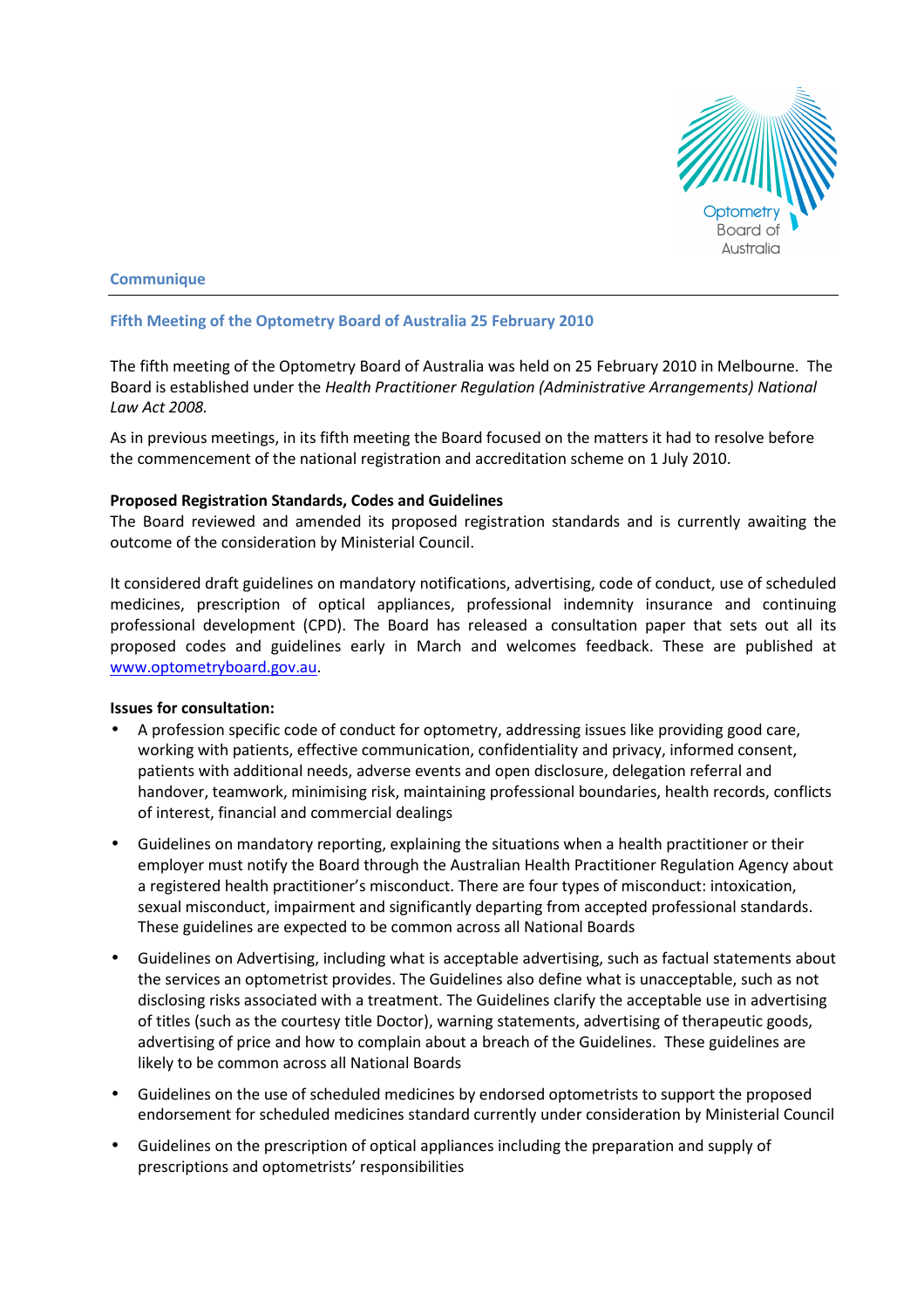- Guidelines on professional indemnity insurance including the level of cover required for optometrists
- Guidelines on CPD, which support the proposed registration standard and which explain the accreditation of activities, what activities count as CPD and keeping records of CPD.

The Board also developed a CPD Policy to advise on the Board's goal to improve the quality of CPD presented to be published as part of its consultation paper.

The Board intends to develop a policy on the supply of optical appliances including cosmetic contact lenses.

# Non-medical Prescribing

The Board agreed that the Chair should meet with the Chairs of the Nursing and Midwifery, and Podiatrist Boards to discuss membership and terms of reference for a cross professional advisory group to consider non-medical prescribing as an alternative model to its proposed Scheduled Medicines Advisory Committee.

### Board Committees and Delegations

The Board considered the operation of committees and determined delegations to AHPRA to ensure that notifications are processed in a timely, accurate and consistent manner.

### Accreditation

The Board continued its work on developing an accreditation agreement with the Optometry Council of Australian and New Zealand, the accrediting body assigned to accredit optometry programs of study leading to qualification for registration.

### Student registration

Under the National Law Act, the Board will be required to register students. The Board is progressing this matter in conjunction with Schools of Optometry to ensure that from 2011, optometry students will be registered with the Board at the stage of their programs where they have contact with members of the public.

### Registration Fees

The Board will be setting the 2010 - 2011 registration fees at its meeting in March and this will be communicated to the profession in April. The Board will also consider a number of administrative and financial matters at the March meeting leading to a service agreement between the Board and AHPRA.

### Registration Transition Arrangements

The Board gave careful consideration to transitional arrangements for optometrists under the new registration scheme. Particular attention is being given to the issues of therapeutic endorsement and registrants without qualifications to use diagnostic drugs.

The Board also considered arrangements for optometrists whose registration is due for renewal on 1 July and agreed to work with existing State and Territory Boards to make the transition as simple as possible. Practitioners with registration renewal due around 1 July are encouraged to renew early.

The Board considered its communication needs in the lead up to commencement of the national scheme. It will be working very closely with State and Territory Boards during this period. Every registrant will receive a letter from the Board towards the end of April, detailing the transition process, advising them of their personal registration status and outlining what is required of them to ensure a safe transition to the National Scheme. Individual registrants are also encouraged to make sure that their contact details are up to date with their existing registration board, as this information will be transferred to the national scheme.